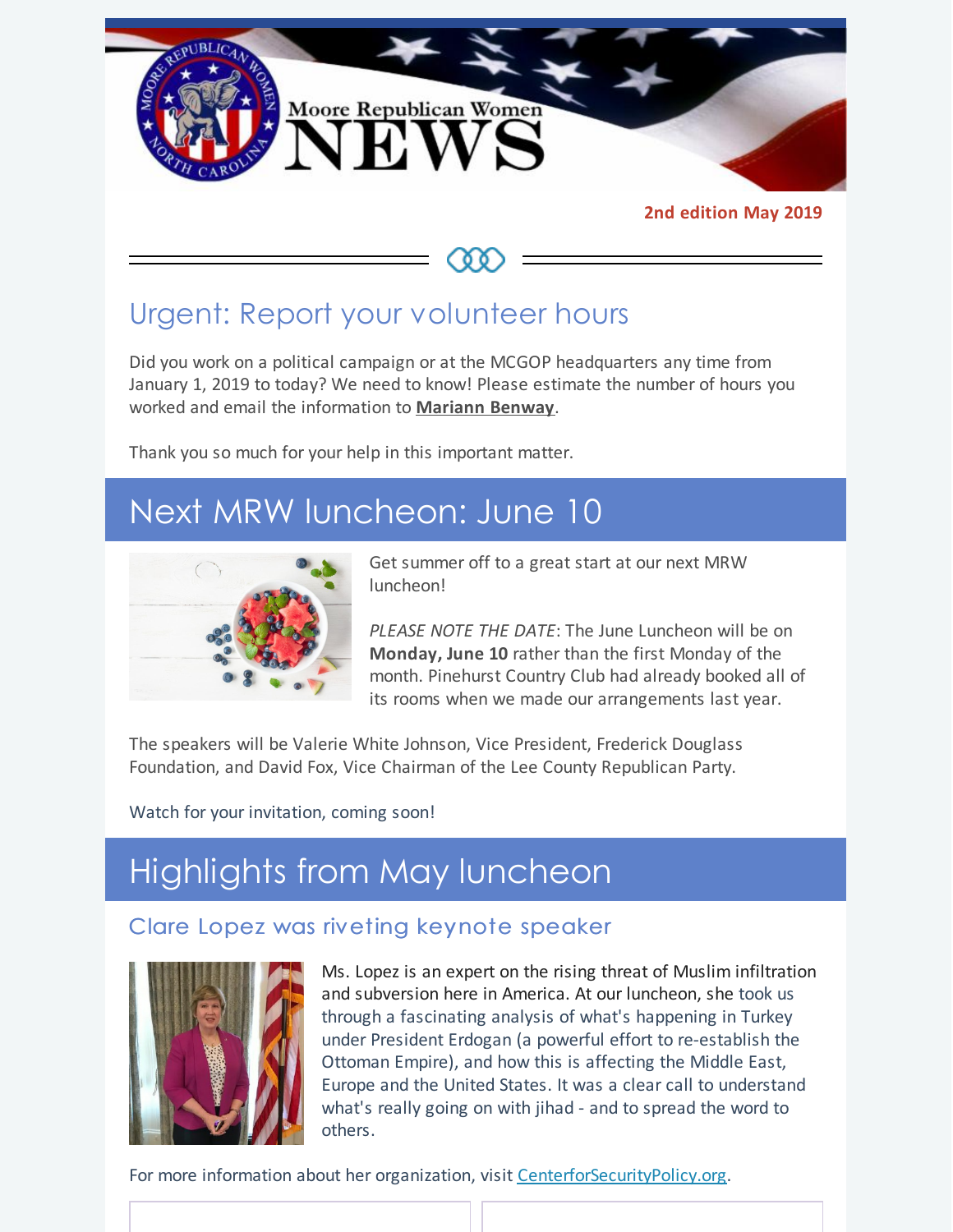

Kathy Gleeson, Gay Dillard, Kathleen Flanigan, Miriam Chu



Sheriff Ronnie Fields, Maureen Krueger, Chief Deputy Richard Maness.



Getting started on the 2020 campaign! Pauline Bruno and Kay Wildt.





### Fundraising update

At the May luncheon, we raised \$90 in jewelry sales, and Ellie Wiest and Kathleen Flanigan received \$46 each in the Split-the-Pot winnings. We introduced a popular raffle for a summer cooler and BBQ items created by Diane Authement (see photo); it will be drawn at the end of the June luncheon. Be sure to buy your chances then if you haven't already done so!



## Our membership is growing!

We published a long list of new members in our last newsletter and have since added the following:

Cathy Mannucii Barbara Uber

Please give them a warm welcome!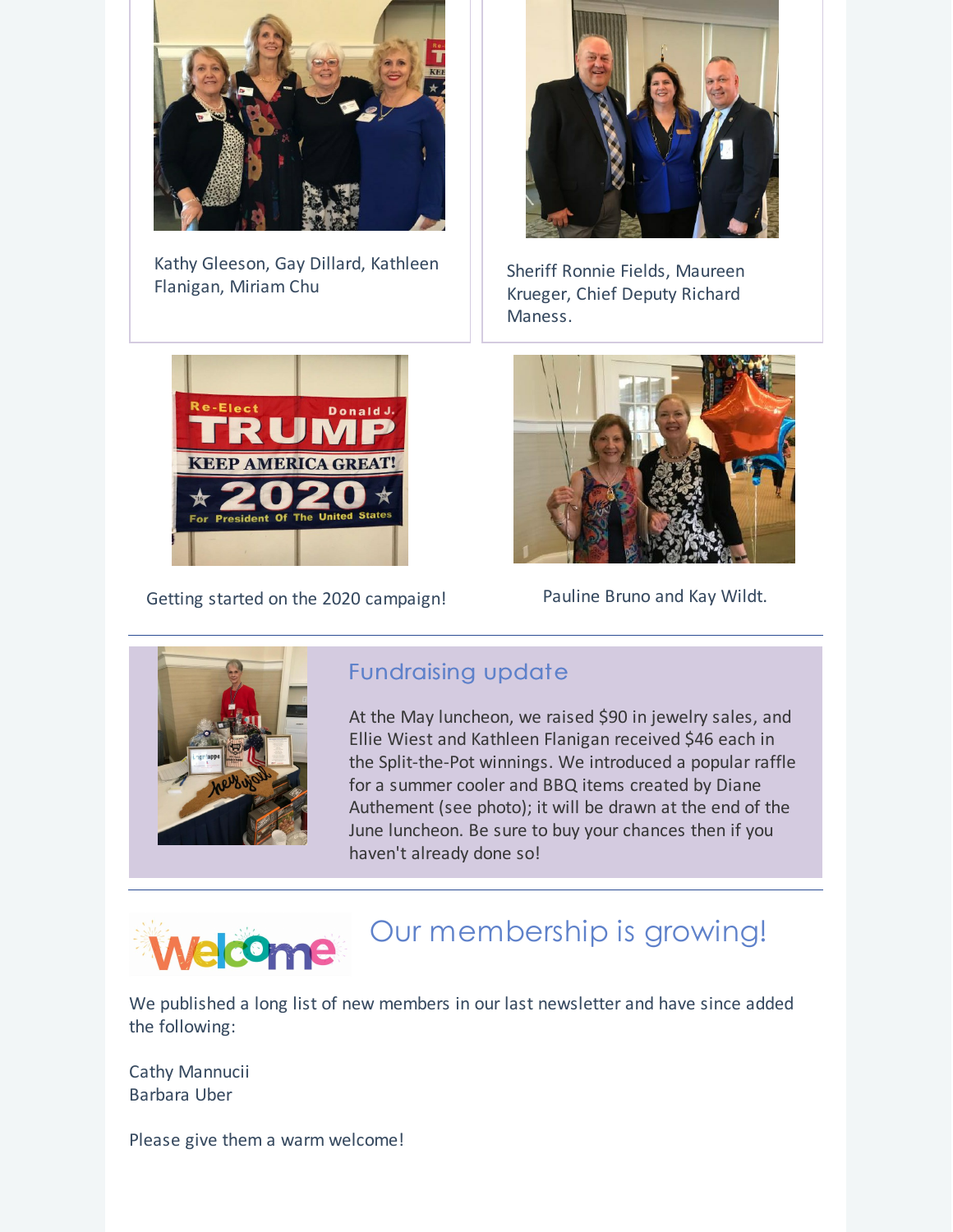

## See you at the MRW Book Club meeting on Monday, May 13

Let's talk about "Liars, Leakers and Liberals" by Judge Jeanine Pirro.

4:00 p.m. |Republican HQ | Olmsted Village



## **In deepest sympathy**

We send our sincere condolences to **Beverly Bizzell** on the recent passing of her mother .

# Caring for veterans' grave sites...



MRW sponsors wreaths for veterans' gravesites through Wreaths Across America. In fact, Moore Republican Women has our own Wreaths Across America (WWA) site, which can be found here: wreathsacrossamerica.org/nc0281.

It's not too early to start thinking about decorating veterans' graves with beautiful wreaths at Christmas time. MRW is participating in WWA's 2-for-3 wreaths program. For every two wreaths you sponsor, WWA will

provide a third wreath for the Sandhills State Veterans Cemetery.

Each wreath is only \$15. We have set our goal at 500 wreaths. If each member sponsored 2 wreaths (\$30), we'll reach that goal in no time. Of course, sponsoring one wreath is wonderful, also. Whatever you care to do is terrific and we are grateful for your support.

On Saturday, December 14, 2019 at 9:00 a.m., please join MRW at the Sandhills State Veterans Cemetery, Spring Lake (Ft. Bragg), NC and help us lay the wreaths on veterans' graves. After the ceremony, we'll have lunch at the Benway's home, 8 Martin Way, Whispering Pines, NC.

If you have questions or need assistance, please call Mariann Benway at (910) 949-3856.

# Articles you might enjoy...



North Carolina's 2020 election [frontrunners](https://longleafpolitics.com/nc-2020-election-frontrunners/)

Most of America thinks your outrage is [outrageous](https://hotair.com/archives/2019/04/28/america-thinks-outrage-outrageous/)

A Lie, A Myth and A [Question](https://townhall.com/columnists/johnstossel/2019/05/01/a-lie-a-myth-and-a-question-n2545624)

[Unemployment](https://patriotpost.us/articles/62781?mailing_id=4251&utm_medium=email&utm_source=pp.email.4251&utm_campaign=snapshot&utm_content=body) hits half-century low